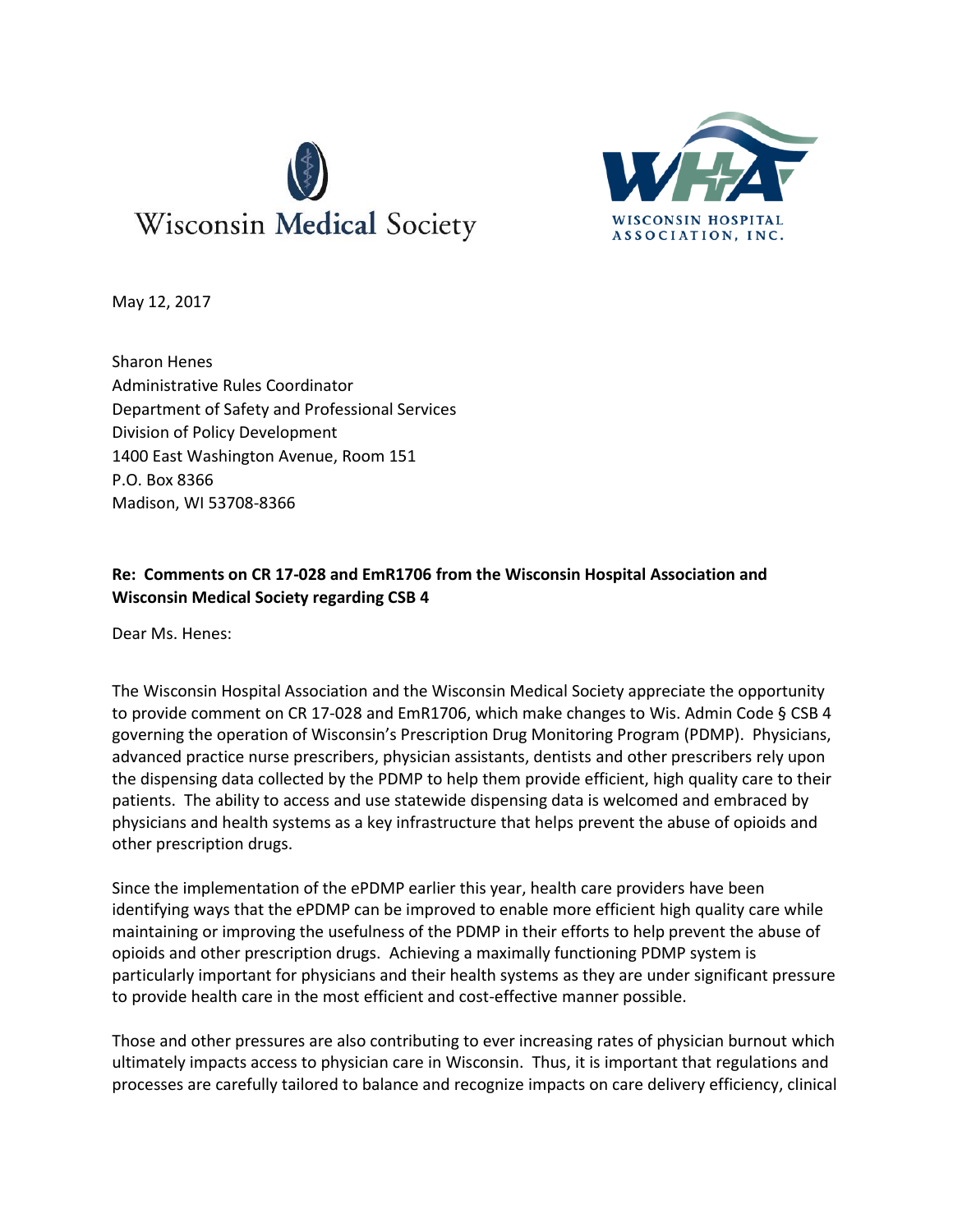efficacy and quality of care, and the professional medical judgement of physicians and other prescribers.

With that desire to achieve a maximally functioning PDMP system that balances those shared policy goals and impacts, we recommend several changes to CSB 4 that are attached to this comment letter. In summary, those changes are the following:

1) **Recognition of medical delegation and agency.** To reduce regulatory compliance complexity and enable a better incorporation of PDMP data into physician and prescriber clinical workflows, we propose a change that explicitly recognizes that existing medical principles of agency and delegation apply to the review required under this chapter.

Practitioners operate in a team environment and regularly delegate medical acts to others. Under law, practitioners that delegate medical acts to their agents remain fully responsible for the care provided pursuant to the delegation. This clarifying change aligns with existing principles of medical delegation and any inappropriate delegation can be addressed by the practitioner's licensing board.

2) **Provide specificity on what is required to be reviewed.** We propose greater regulatory clarity to mandated practitioners and their electronic health record (EHR) vendors by providing specificity regarding what data elements must be contained in a record that will satisfy the practitioner's review obligation. This clarity will also help DSPS facilitate efforts to integrate PDMP data with prescribers' EHRs by providing regulatory certainty as to what information must be built into an EHR integration in order for a practitioner to meet his or her regulatory obligation.

Section 961.385(2)(b) states: "The board shall establish by rule a program for monitoring the dispensing of monitored prescription drugs. The program shall do all of the following…(b) Identify specific data elements to be contained in a record documenting the dispensing of a monitored prescription drug, including the method of payment and, subject to sub. [\(2m\),](https://docs.legis.wisconsin.gov/document/statutes/961.385(2m)) the name recorded under s. [450.11 \(1b\) \(bm\).](https://docs.legis.wisconsin.gov/document/statutes/450.11(1b)(bm))" The proposed list of data elements in the PDMP dispensing record that physicians and practitioners will be required to review are the data elements currently listed by the ePDMP and are contained in the existing list defined in CSB 4.04(2).

3) **Vendor summaries.** We propose maintaining the CSB's prohibition on a vendor simply providing a summary of PDMP data or a snapshot of PDMP data as a means to enable physicians and practitioners to meet the review mandate.

We understand the Board's intent to prohibit vendors from showing only a summary of PDMP data as a means to fulfill the practitioner mandate. But we are concerned that as written, the language in the emergency rule is creating barriers to PDMP-EHR integration efforts that would not simply show a summary of PDMP data. We propose that CSB 4.015 (2) be amended to more precisely address the CSB's intent of prohibiting a vendor from simply showing a summary of the mandated PDMP data to a practitioner.

### 4) **Require registration with ePDMP to address push notifications and law enforcement alerts.**

Subject to flexibility granted to a practitioner by the Board, we propose making it clear that all mandated practitioners must register with the web-based ePDMP and maintain current contact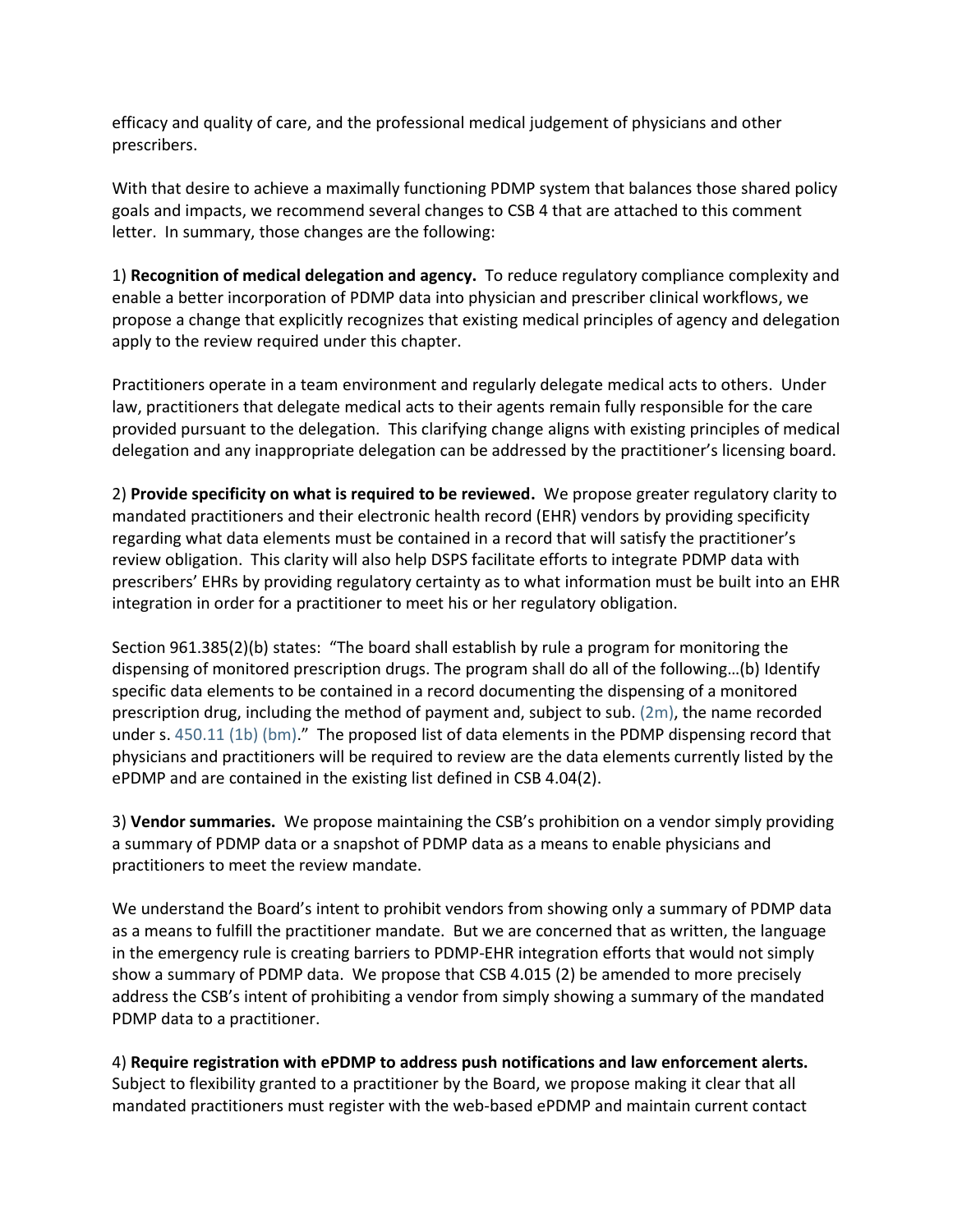information so that the PDMP system can contact and alert a practitioner when the ePDMP receives a law enforcement alert.

This clarification recognizes that a practitioner could utilize a PDMP-EHR integration best designed for routine, day-to-day practice and utilize the ePDMP functionality to receive and read special "push" notifications for law enforcement alerts. By adding this clarification, practitioners and their EHR vendors will have additional and potentially less costly options for creating PDMP-EHR integration options focused on addressing routine, day-to-day utilization of PDMP data.

5) **Access to PDMP data and the Department's role.** We propose adding new language recognizing that upon request the Department shall make PDMP records, law enforcement agency alert information, and other information generated by the PDMP system indicating misuse or diversion of controlled substances available to a practitioner's vendor, provided the vendor enters into a data use agreement approved by the Department. This provision makes more explicit that the Department, and not just the department's data vendor, has a role in determining the terms upon which PDMP data gathered under this state program are made available to requesting health care providers.

6) **Address referrals to law enforcement.** It is our understanding that the Department recognizes that the current language regarding referrals to law enforcement in CSB 4.105(3) is inconsistent with the statute and we agree with that reading of the rule and statute. We also understand that the Department is working to make clear that mere non-compliance with the review mandate cannot be referred to law enforcement and we agree that changes need to be made to CSB 4.105(3). We are not offering specific language to amend CSB 4.0105(3) to the Department to address this issue at this time, but look forward to working with the Department as it revises CSB 4.105(3).

The Wisconsin Medical Society, the Wisconsin Hospital Association, and our members thank you for the opportunity to comment on CR 17-028 and EmR1706. If you have any additional questions, please contact either Mark Grapentine, Wisconsin Medical Society Senior Vice President Government Affairs and Legal Affairs at [mark.grapentine@wismed.org](mailto:mark.grapentine@wismed.org) or 866.442.3800, or Matthew Stanford, Wisconsin Hospital Association General Counsel a[t mstanford@wha.org](mailto:mstanford@wha.org) or 608- 274-1820.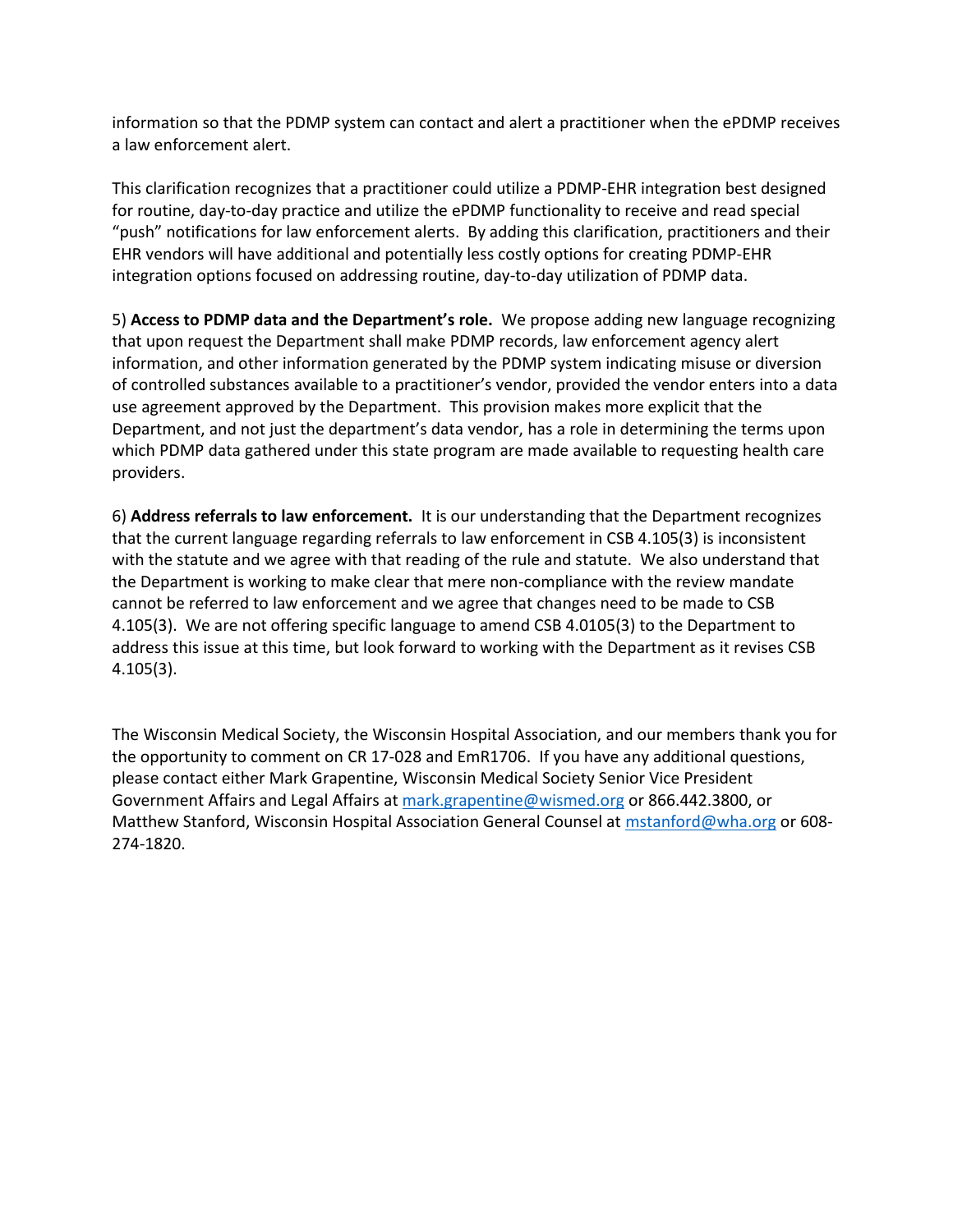### **PROPOSED CHANGES TO THE EMERGENCY RULE**

### **Create CSB 4.02(6m) as follows:**

**CSB 4.02(6m)** "PDMP dispensing record" means for each patient, a record comprised of the following data elements compiled by the PDMP system that are listed under CSB 4.04(2):

- (a) The dispenser's full name.
- (c) The date dispensed.
- (d) The prescription number.
- (e) The name and strength of the monitored prescription drug.
- (f) The quantity dispensed.
- (g) The estimated number of days of drug therapy.
- (ge) Payment type.
- (gm) The number of refills authorized by the prescriber.
- (gs) The refill number of the prescription.
- (h) The practitioner's full name.
- (j) The date prescribed.
- (L) The patient's full name or if the patient is an animal, the animal's name and the owner's last name.
- (m) The patient's address, or if the patient is an animal, patient's owner's address, including street address, city, state, and ZIP code.
- (n) The patient's date of birth, or if the patient is an animal, patient's owner's date of birth.
- (o) The patient's gender.
- (p) The name recorded under s.  $450.11$  (1b) (bm), Stats.

## **Modify CSB 4.105(1) and (2) as follows:**

## **CSB 4.105 Practitioners' requirement to review PDMP dispensing records.**

(1) The PDMP dispensing record about a patient shall be reviewed before the practitioner issues a prescription order for the patient. The required review may be performed by the practitioner or by the practitioner's agent in accordance with applicable standards of practice. The requirement that the PDMP dispensing record be reviewed does not apply if any of the following is true:

(a) The patient is receiving hospice care, as defined in s. 50.94 (1) (a).

(b) The prescription order is for a number of doses that is intended to last the patient 3 days or less and is not subject to refill.

(c) The monitored prescription drug is lawfully administered to the patient.

(d) Due to emergency, it is not possible to review the patient's PDMP dispensing record before the practitioner issues a prescription order for the patient.